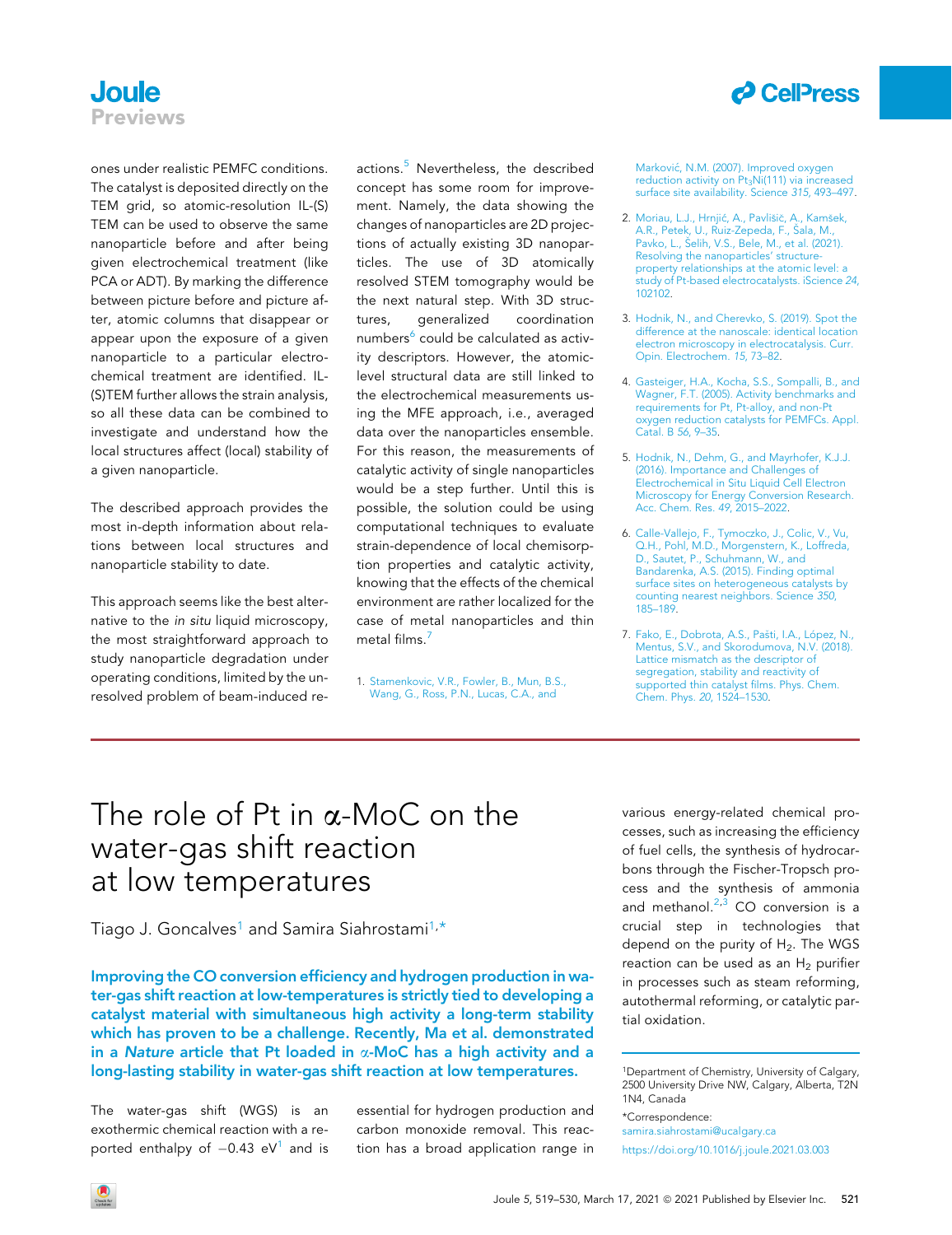

<span id="page-1-0"></span>

Figure 1. Increase of  $\alpha$ -MoC efficiency by depositing scattered platinum atoms on the surface (A) Illustration of  $\alpha$ -MoC(111) without and with platinum. Energy barriers are calculated with DFT for a-MoC (red) and Pt/a-Moc (blue). Reference energies are CO adsorbed on their respective surfaces. Color coding is as follows: Mo, yellow; Pt, blue; C, black; O, red; and periodicity, gray. (B) Maximum conversion of carbon monoxide (%) using different catalysts at a gas hourly space velocity of 180,000 h $^{-1}$ . The gas composition at 373 K is 3% CO/ 6% H<sub>2</sub>O/ 20% N<sub>2</sub>/Ar balance, whereas between 423 K and 673 K is 10.5% CO/ 21% H<sub>2</sub>O/ 20% N<sub>2</sub>/Ar balance. Data taken from Yao et al.<sup>[4](#page-2-3)</sup> and Zhang et al.<sup>[8](#page-2-7)</sup>

Fuel-cell operating conditions and the formation of hydrocarbons are two examples in which the efficiency of the WGS depends on the low temperatures. Finding suitable catalysts with high performance below 523 K has proven to be a challenge.<sup>[2](#page-2-1)</sup> Reported copper, zinc oxide, and aluminum oxide (Cu, ZnO, and  $Al_2O_3$ ) commercial catalysts have low activity at the lowtemperature regime. In the meantime, several low-temperature WGS catalysts have been reported in the literature, such as  $Ir_1/FeO_{x}$ ,  $Au_1/CeO_2$ , and  $Au_1$ -Na/mesoporous silica. Recently, Yao et al. reported an efficient catalyst made of one-layer Au cluster/a-MoC for low-temperature WGS. Hydrogen formation is detected from 303 K and has notable CO conversion (%) between 393 and 523 K at a gas hourly space velocity of 180,000  $h^{-1}$ .<sup>[4](#page-2-3)</sup> We note that the current challenge is to maintain the catalyst stability against agglomeration under reaction-required temperatures. Support deactivation due to oxidation under reaction conditions is another unsolved challenge.

Nørskov and co-workers investigated the WGS reaction on copper through a kinetic model based on a statistical

mechanical treatment of the redox mechanism, to develop an in-depth understanding of the key steps of the reaction, and showed that the ratelimiting step depends strongly on the CO:H<sub>2</sub>O ratios, being either CO oxidation or water dissociation under higher or lower ratios, respectively.<sup>[5](#page-2-4)</sup> Mavrikakis et al. used density functional theory (DFT) calculations and microkinetic modeling, showing that the initial hydrogen abstraction from water is the rate-limiting step under CO:H<sub>2</sub>O ratios of 0.33 and  $1<sup>6</sup>$  $1<sup>6</sup>$  $1<sup>6</sup>$  which is in line with the work of Campbell et al., published early in the 1980s. $7$  Although the focus in this work is not on the Cu-based catalysts, reported theoretical studies on such systems are fundamental in an endeavor to understand the kinetic behavior of other materials.

Writing in Nature, Ma et al. developed a new catalytic system by loading Pt clusters in a-MoC, which catalyzes the WGS reaction in the 303-373 K range.<sup>[8](#page-2-7)</sup> This system has a high loading of surface atomic Pt species, which helps to boost the turnover of adsorbed oxygen species on the a-MoC substrate, thereby preventing the substrate deactivation during WGS reaction.<sup>[8](#page-2-7),[9](#page-2-8)</sup> The key to increase the catalytic activity is to control the density of the metal-support interface so that sufficient Pt atoms are on the interface to promote Pt interactions with the reactants but not on an excessive amount, in which particles will coalesce, reducing the catalyst's activity. It has been proposed before that Pt-OH<sub>x</sub> species are active for low-temperature WGS.<sup>[10](#page-2-9)</sup> This indicates that, for this process, Pt is a good additive to boost the catalytic activity.

**Joule** Previews

Using DFT calculations, the authors predicted that  $Pt_1$  species adsorbed on the a-MoC surface reduce energy barriers for the conversion of carbon monoxide ([Figure 1](#page-1-0)A) and water dissociation. They also explained that the Pt/a-MoC catalyst has a high conventional WGS reactivity. But an unconventional WGS route co-exists, which contributes to 35% of the  $H_2$  production. The co-existence of conventional and unconventional WGS routes results in the high catalytic potential of their catalyst.

The catalytic conversion of CO using different catalysts, with a  $CO:H<sub>2</sub>O$  gas ratio of 0.5 is depicted in [Figure 1](#page-1-0)B. The CO conversion peaked at ~80% for commercial catalysts (at 673 K), whereas metal/a-MoC catalysts reach nearly 100% CO conversion in the range of 373–473 K. Pt/a-MoC outperforms Au/a-MoC below 473K, and pure a-MoC catalysts have maximum CO conversion below 70% at 523 K. This indicates crowding the surface of a-MoC with Pt species to be essential for efficient CO conversion.

In this study, different Pt loaded (0.02–8 wt%) a-MoC samples were prepared using the incipient wetness impregnation method. The size of the clusters formed depended on Pt loadings, forming dispersed  $Pt<sub>1</sub>$  species to nanosized particles across the surface.  $Pt_n$ clusters are formed at 2 and 8 wt%, which exhibit lower mole-specific activity (mol  $H_2$  per mol Pt per second)